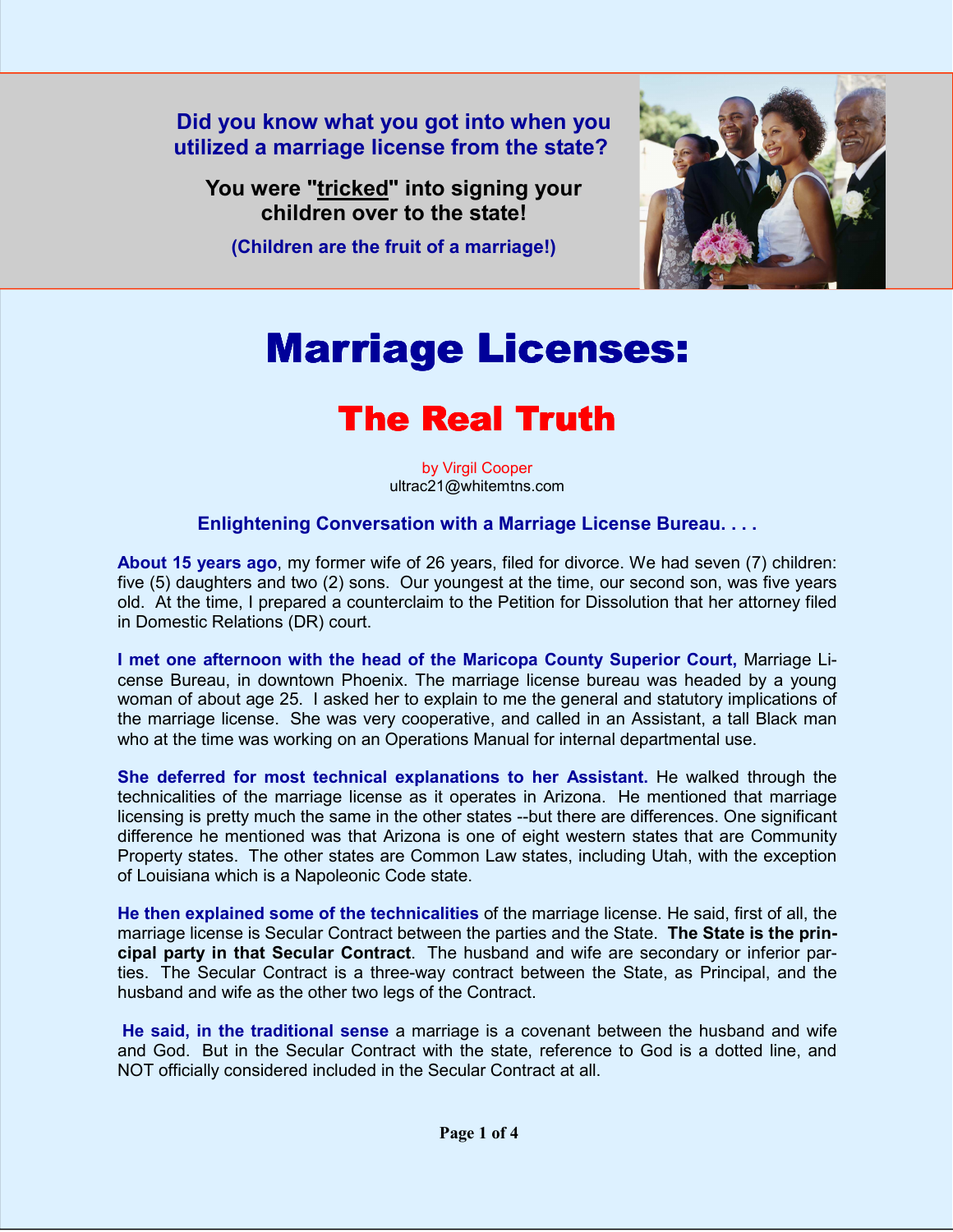**He said, if the husband and wife wish to include God as a party in their marriage,** that is a "dotted line" they will have to add in their own minds. The state's marriage license is "strictly secular," he said. He said further, that what he meant by the relationship to God being a "dotted line" meant that the State regards any mention of God as irrelevant, even meaningless.

**In his description of the marriage license contract**, the related one other "dotted line." He said in the traditional religious context, marriage was a covenant between the **husband** and **wife** and **God** with husband and wife joined as one. This is not the case in the secular realm of the state's marriage license contract. The State is the Principal or dominant party. The husband and wife are merely contractually "joined" as business partners, not in any religious union. They may even be considered, he said, connected to each other by another "dotted line."

**The picture he was trying to "paint"** was that of a triangle with the State at the top and a solid line extending from the apex, the State, down the left side to the husband, and a separate solid line extending down the right side to the wife, a "dotted line" merely showing that they consider themselves to have entered into a religious union of some sort that is irrelevant to the State.

**He further mentioned** that this "religious overtone" is recognized by the State by requiring that the marriage must be solemnized either by a state official or by a minister of religion that has been "deputized" by the State to perform the marriage ceremony and make a return of the signed and executed marriage license to the State.

**Again,** he emphasized that marriage is a strictly secular relationship so far as the State is concerned and because it is looked upon as a "privileged business enterprise" various tax advantages and other political privileges have become attached to the marriage license contract that have nothing at all to do with marriage as a religious covenant or bond between God and a man and a woman.



**By way of reference, if you would like to read a legal treatise on marriage,** one of the best is **"Principles of Community Property," by William Defuniak.** At the outset, he explains that Community Property law descends from Roman Civil Law through the **Spanish Codes, 600 A.D., written by the Spanish juris consults.**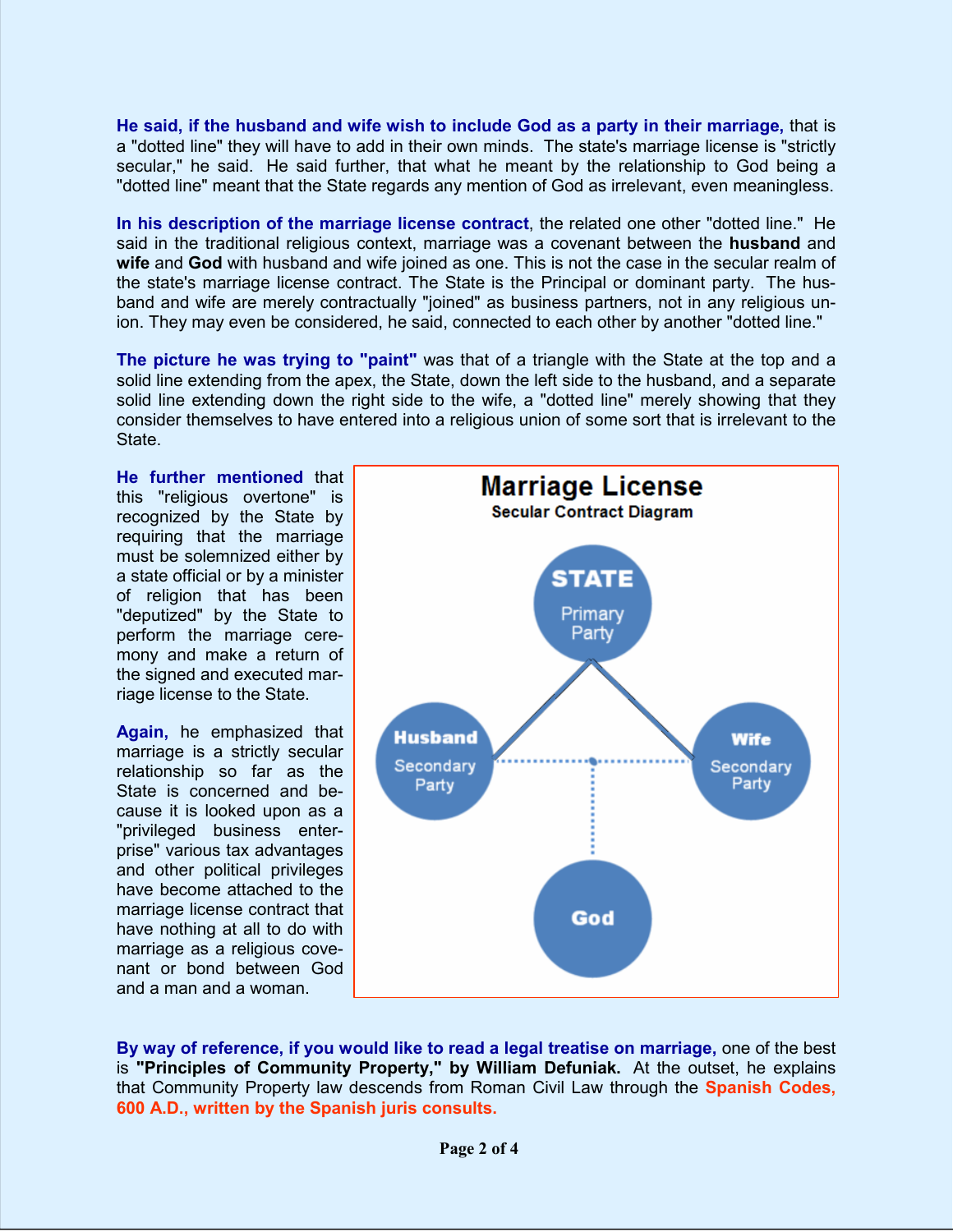In the civil law, the marriage is considered to be a for-profit venture or profit-making venture (even though it may never actually produce a profit in operation) and as the wife goes out to the local market to purchase food stuffs and other supplies for the marriage household, she is replenishing the stocks of the business. **To restate**: In the civil law, the marriage is considered to be a business venture, that is, a for-profit business venture. Moreover, as children come into the marriage household, the business venture is considered to have "borne fruit."

**Now, back to the explanation by the Maricopa County Superior Court,** Marriage Bureau's administrative Assistant. He went on to explain that every contract must have consideration. The State offers consideration in the form of the actual license itself - the piece of paper, the Certificate of Marriage. The other part of consideration by the State is "the privilege to be regulated by statute." He added that this privilege to be regulated by statute includes all related statutes, and all court cases as they are ruled on by the courts, and all statutes and regulations into the future in the years following the commencement of the marriage. He said in a way the marriage license contract is a dynamic or flexible, ever-changing contract as time goes along even though the husband and wife didn't realize that.

**My thought on this is can it really be considered a true contract as one becomes aware of the failure by the State to make full disclosure of the terms and conditions. A contract must be entered into knowingly, intelligently, intentionally, and with fully informed consent. Otherwise, technically there is no contract.**

**Another way to look at the marriage license contract, with the State, is as a contract of adhesion,** a contract between two disparate, unequal parties. Again, a flawed "contract." Such a contract with the State is said to be a "specific performance" contract as to the privileges, duties and responsibilities that attach.

**Consideration on the part of the husband and wife** is the actual fee paid and the implied agreement to be subject to the state's statutes, rules, and regulations and all court cases ruled on related to marriage law, family law, children, and property. He emphasized that this contractual consideration by the bride and groom places them in a definite and defined-by-law position inferior and subject to the State. He commented that very few people realize this.

**He also said that it is very important** to understand that children born to the marriage are considered by law as "the contract bearing fruit" -meaning the children primarily belong to the State, even though the law never comes out and says so in so many words.

**In this regard, children born to the contract are regarded as "the contract bearing fruit,"**  he said it is vitally important for parents to understand two doctrines that became established in the United States during the 1930s. The first is the Doctrine of **Parens Patriae**. The second is the Doctrine of **In Loco Parentis.**

**Parens Patriae** means literally "the parent of the country" or to state it more bluntly - **the State is the undisclosed true parent**. Along this line, a 1930s Arizona Supreme Court case states that parents have no property right in their children, and have custody of their children during good behavior at the sufferance of the State. This means that parents may raise their children and maintain custody of their children as long as they don't offend the State, **but if they in some manner displease the State, the State can step in at any time and exercise its superior status and take custody and control of its children - the parents are only conditional caretakers**. [Thus the Doctrine of **In Loco Parentis**.